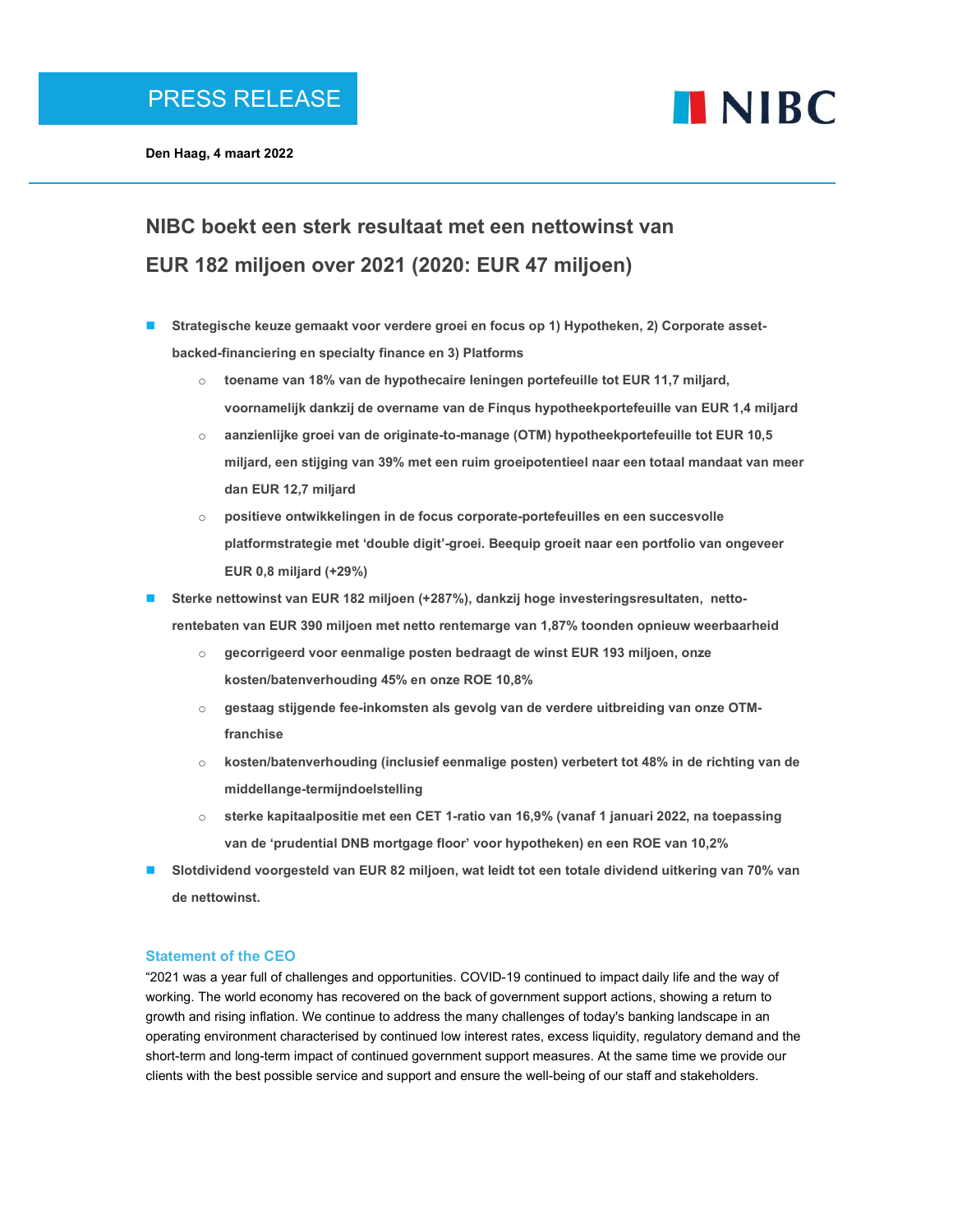I am proud that we could close the acquisition of the Finqus portfolio in November 2021. This acquisition of a EUR 1.4 billion mortgage loan portfolio is at the sweet spot of our focus and is a transaction of unprecedented size for NIBC. With the transaction, we have welcomed over 17,000 new clients.

During the year we have made several strategic choices to further sharpen NIBC's business model. As announced on 23 November 2021, we have decided to seek growth in asset classes that fit with the profile of asset-backed financing and that are driven by sustainable development and technological innovation.

The basis of this strategy will be a focus on three core-activities, 1) Mortgages, in the Netherlands and through international expansion, 2) Asset-backed transaction financing in the areas of Commercial Real Estate, Digital Infrastructure, Shipping and Specialty finance such as Collateralised Loan Obligations (CLOs) and providing minority equity investments, and 3) Platform financing through Fintechs such as Beequip and yesqar. This being said, we also had to make difficult decisions that affected both our customers and colleagues. Following our new growth strategy, we decided to discontinue certain activities and to close our corporate banking activities in Frankfurt allowing us to focus and to deploy capital and resources to grow our business. I am very grateful to our colleagues who contributed professionally to this phase out.

We continue to deliver upon our promise of being a dynamic, entrepreneurial financing partner to our clients, resulting in a strong performance, both in net result and development of the portfolios in which we aim to grow. We saw growth in the various businesses and in the number of clients we served. We realised a strong net profit of EUR 182 million, benefitting from elevated investment income, of which more than half relates to realised gains, and lower credit losses. Over 2021, we saw a resilient net interest income of EUR 390 million, and steadily increasing fee income due to the further growth of our Originate-to-Manage (OTM) offering.

We further strengthened our mortgages client base and the Finqus transaction has helped to grow this franchise considerably, as we are currently servicing over 175,000 clients. During the year, we organically grew our owneroccupied mortgage loan portfolio to EUR 9.3 billion (+4%) and our Buy-to-Let (BtL) portfolio to EUR 1.1 billion (+28%). Lot Hypotheken has celebrated its one-year anniversary with a steadily growing number of clients and total loans outstanding (own book and Originate-to-Manage) approaching EUR 1.6 billion. Lot Hypotheken is wellpositioned for further growth in the mortgage market with a sustainability angle.

Also this year we deployed our solid capital and liquidity position to service our clients in support of their business ambitions and to continue strengthening our franchise. We further invested in our defined asset classes that underline our entrepreneurial culture. We have further expanded our fee generating OTM activities. Our OTM portfolio of mortgage loans grew to a total of EUR 10.5 billion (+39%) with ample growth potential of a total mandate of more than EUR 12.7 billion. The corporate OTM portfolio grew to EUR 1.5 billion (+46%). As our identified growth areas realised healthy growth, we started to further reduce our non-core activities, resulting in a managed decrease of the corporate loan exposure. Our OIMIO label expanded its business to a total exposure of EUR 144 million in smaller ticket real estate financing.

Beequip, the largest alternative financier of equipment leasing in the Netherlands, hit a record by providing approximately EUR 500 million to SMEs, resulting in a portfolio of around EUR 0.8 billion and positively contributed to the net result of NIBC. yesqar, which offers smart finance solutions to the automotive businesses, has had a successful first full year of operation, growing its portfolio to EUR 82 million. In combination with our existing experience from traditional asset-backed financing activities, these new initiatives complement our corporate client offering and help us address our client needs through various channels and propositions.

Our operating expenses are well under control, despite the fact that we have continued to invest in our IT environment to ensure our people were able to work from home, have invested in healthy growth in our chosen asset classes, and again have had to fully absorb the increased regulatory costs. All in all, the increase in income has more than compensated for the increase in expenses. This resulted in an improved cost/income ratio of 48% (2020: 54%). Due to improved market conditions, and the impact of our long-term strategy of de-risking our portfolios our credit loss expenses were significantly lower at EUR 37 million.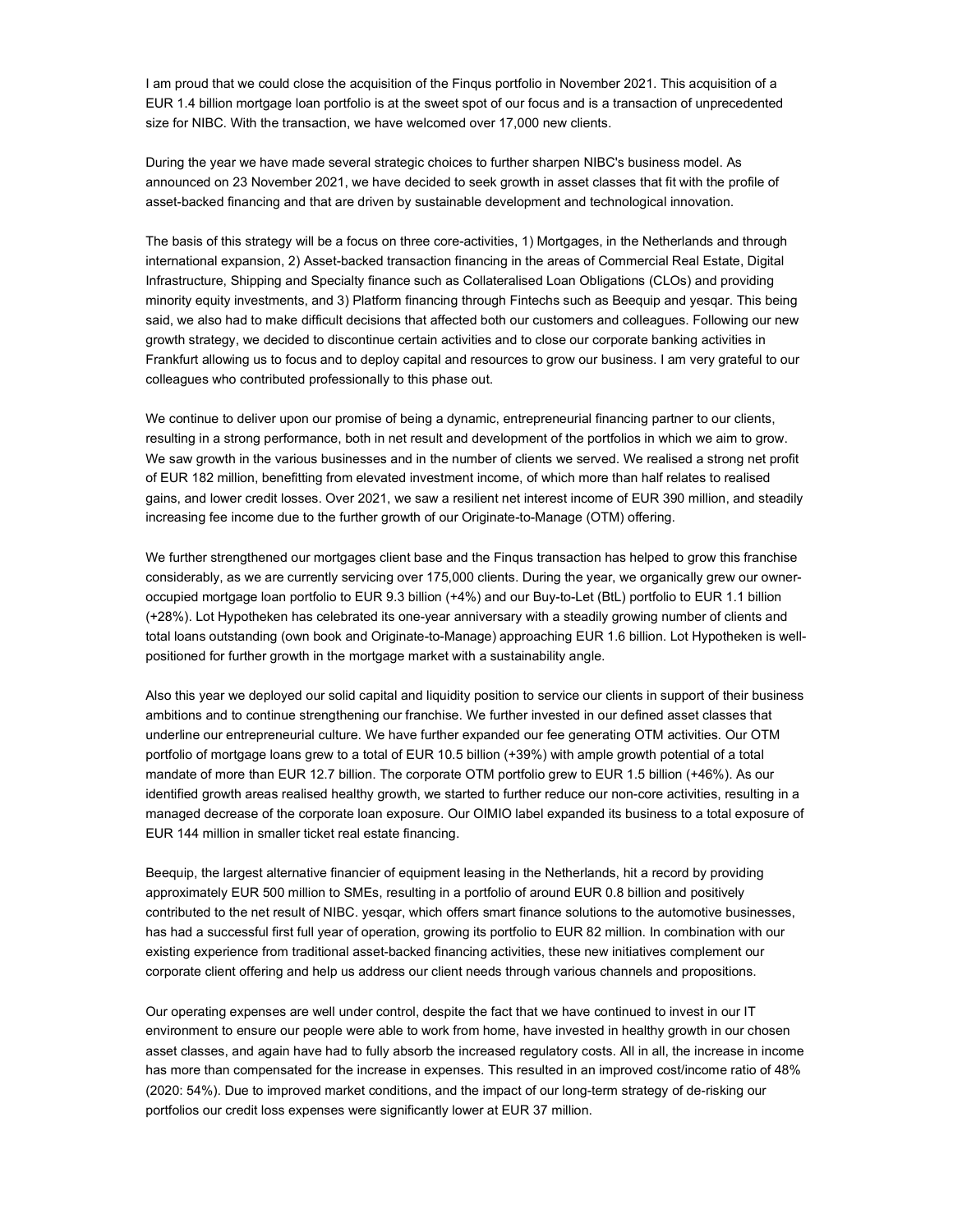Serving our clients in the best possible way is and remains at the center of our organisation. NIBC has a robust and fully integrated sustainability strategy that guides our business decisions. We see the demand for sustainable transactions in our corporate asset classes increasing, as clients focus on making their businesses sustainable and linking this to their financing solutions. This was also an important consideration in our strategic decision to withdraw from the offshore energy asset class. Through our Lot mortgages label, NIBC offers sustainable mortgages at competitive rates for retail clients, whilst Beequip and yesqar also provide platforms for green equipment and fleet electrification. The appreciation of our client focus is reflected in the positive client feedback, with a net promoter score of +59% for corporate lending and a 8.1 out of 10 score following the mortgage customer survey.

With our firm ESG profile, we are well positioned to contribute to a more sustainable, resilient and inclusive future for the communities we serve. As we look back on 2021, more than half of our commercial and retail real estate exposures have already achieved an energy label C or better, our inaugural green senior preferred issuance attracted new responsible investors to NIBC, and our award-winning ESG CLO program continues to lead in its asset class.

To further develop and implement NIBC's focused strategy, we have strengthened our Corporate Development team and welcomed Jurre Alberts as head of the department and new member of our Executive Committee. As a consequence of the strategic direction of the bank, we have parted ways with Caroline Oosterbaan as a member of the Executive Committee in January 2022. I am grateful for Caroline's dedication and contribution to the development of NIBC's corporate client franchise and to the team over the past years. The EGM in March has appointed Joop Wijn and the EGM in September has appointed Leni Boeren as new members of the Supervisory Board.

At the heart of our business are our talented and motivated people. As a bank built for entrepreneurs, we are committed to foster our 'Think YES' mentality by being professional, entrepreneurial and inventive and by matching our clients' can-do attitude. I would particularly like to thank our employees for their continued trust, flexibility and hard work to support our clients in these challenging times.

Although we see improvements, the economic climate for the year ahead remains uncertain, especially due to the recent geo-political environment. Yet, there are also positive macroeconomic signs which further motivate us to help our clients to realise new growth opportunities. Our solid capital position, reflected in a Common Equity Tier 1 ratio of 16.9% (as from 1 January 2022), allows us to support our clients in their growth ambitions and to simultaneously further build our franchises (inorganically and organically) in the asset classes we have chosen to focus on. We will also further invest to align our organisation with the chosen strategy. I am confident that NIBC has a sound basis for future growth, with our firm ESG profile, strong capital position, a solid risk profile, an entrepreneurial spirit, all realised by our talented and motivated colleagues."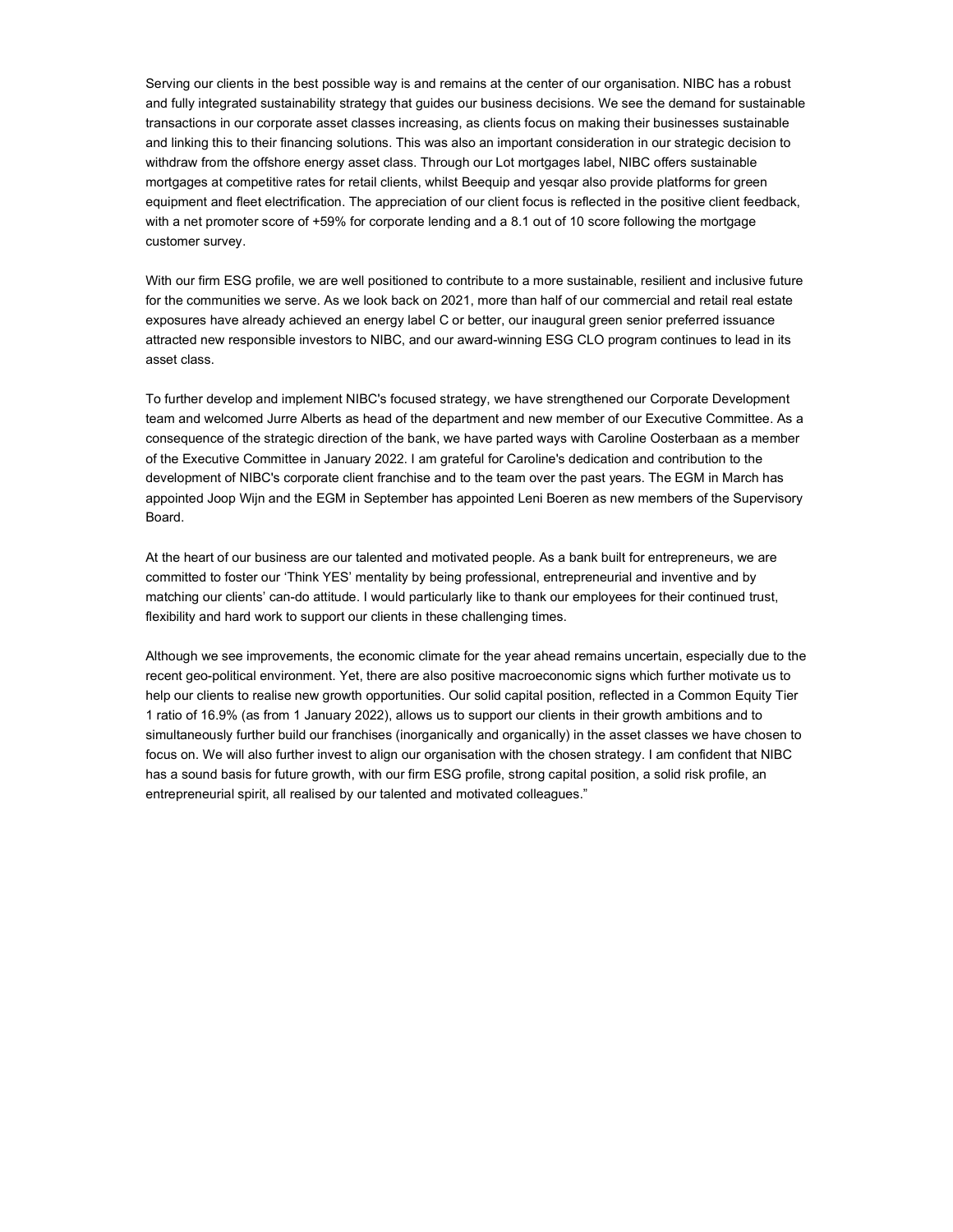## NIBC Holding N.V. – Key Figures

| NIBC Holding N.V. - Key Figures                            |                   |                     |
|------------------------------------------------------------|-------------------|---------------------|
|                                                            |                   |                     |
| in EUR millions                                            | 2021              | 2020                |
|                                                            |                   |                     |
| <b>Operating income</b>                                    | 525               | 431                 |
| <b>Operating expenses</b>                                  | 251               | 232                 |
| Net operating income                                       | 274               | 199                 |
| Credit loss expense / (recovery)                           | 37                | 4                   |
|                                                            |                   |                     |
| Tax                                                        | 40                | $-2$                |
| Profit after tax                                           | 194               | 59                  |
| Profit attributable to non-controlling shareholders (AT-1) | 12                | $\overline{12}$     |
| Profit after tax attributable to shareholders              | 182               | 47                  |
|                                                            |                   |                     |
| Return on equity                                           | 10,2%             | 2,6%                |
| CET   ratio                                                | 18,4%             | 19,9%               |
| Pro forma CET I ratio (I January 2022)                     | 16,9%             |                     |
| Cost/income ratio                                          | 48%               | 54%                 |
| Credit rating - Fitch                                      | <b>BBB</b> Stable | <b>BBB Negative</b> |

#### Press and debt investor contact NIBC

Martin Groot Wesseldijk Press Relations T: +31 70 342 5418 E: martin.groot.wesseldijk@nibc.com Eveline van Wesemael Press Relations T: +31 70 342 5412 E: eveline.van.wesemael@nibc.com Toine Teulings Debt Investor Relations T: +31 70 342 9836 E: toine.teulings@nibc.com

#### About NIBC

NIBC is best suited to help consumers and entrepreneurs at their most decisive moments. Now and in the future. As an entrepreneurial bank, we are committed to cultivating our 'THINK YES' mentality by being flexible and agile and by matching our clients' can-do attitude. We operate from our offices in the Netherlands, UK, Germany and Belgium. For our retail clients we offer mortgages, online savings and brokerage products that are accessible, easy to understand and fairly priced. We support our corporate clients in building their businesses by offering financing solutions to entrepreneurs across selected sectors in which we have strong expertise and market positions. The market in which we operate is dynamic by nature and requires a bank that can respond quickly and in a highly flexible way.

You can read more about NIBC on www.nibc.com.

#### Forward-looking Statements

This press release may include forward-looking statements. All statements other than statements of historical facts may be forward-looking statements. These forward-looking statements may be identified by the use of forward-looking terminology, including but not limited to terms such as guidance, expected, step up, announced,